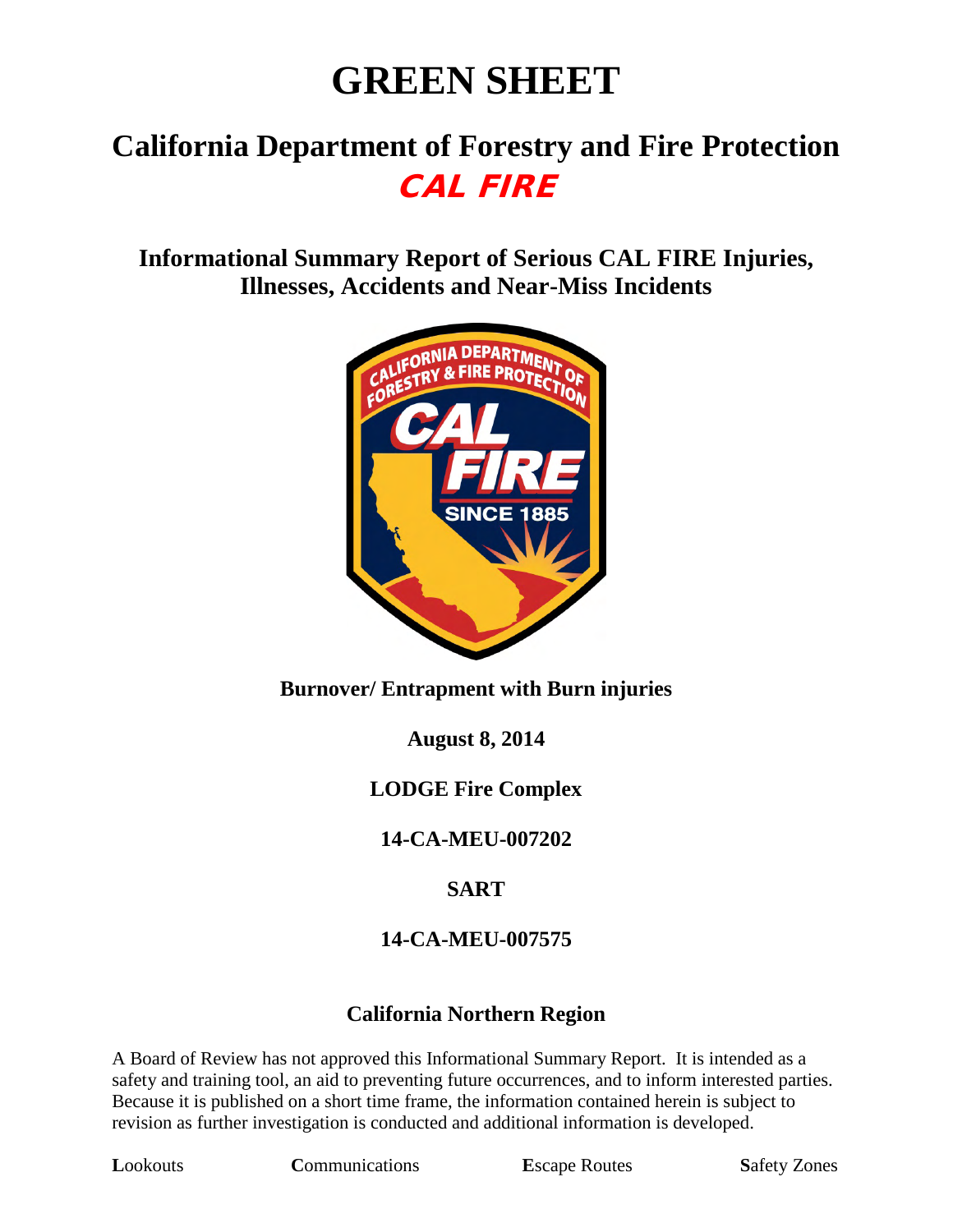# **SUMMARY**

On August 8, 2014, at approximately 1830 hours, three local government firefighters, and five CAL FIRE inmate crewmembers, were involved in a burnover while assisting to suppress the LODGE Complex fire in Mendocino County. The firefighters and inmate crewmembers suffered minor burns to their hands, back, arms, neck and face. Two Type III fire engines and a utility vehicle sustained radiant heat damage to the front and passenger sides of the vehicles. The injured firefighters and inmate crewmembers were treated and transported by air and ground to appropriate receiving hospitals for evaluation and treatment. All of the firefighters and inmate crewmembers were released from the hospitals within 24 hours.

### **CONDITIONS**

#### **Weather:**

Taken from the local CAL FIRE portable #14 RAWS located at Cahto Peak approximately seven miles south of the burnover location at 1849 hours:

- Temperature: 70° Fahrenheit
- Relative Humidity: 29%
- Wind Speed: 8 miles per hour, gusts to 17, direction: northwest

Taken at 1830 hours south of drop point 11 by FOBS, 1.6 miles north of the burnover location:

- Temperature: 72° Fahrenheit
- Relative Humidity: 28%
- Wind Speed: 3-5 miles per hour, direction: west

#### **Topography:**

Top of the ridgeline with steep slopes on either side, slopes ranging from 60%-90%.

#### **Fuel Type:**

The timber stands included conifers and hardwoods, and the consistent fuel bed averaged 10 feet to 75 feet in height, Fuel Models included 4 through 10.

#### **Fire Behavior:**

A sustained crown fire ran through the timber canopy, followed by a lateral and ground fuel fire with frequent spot fires.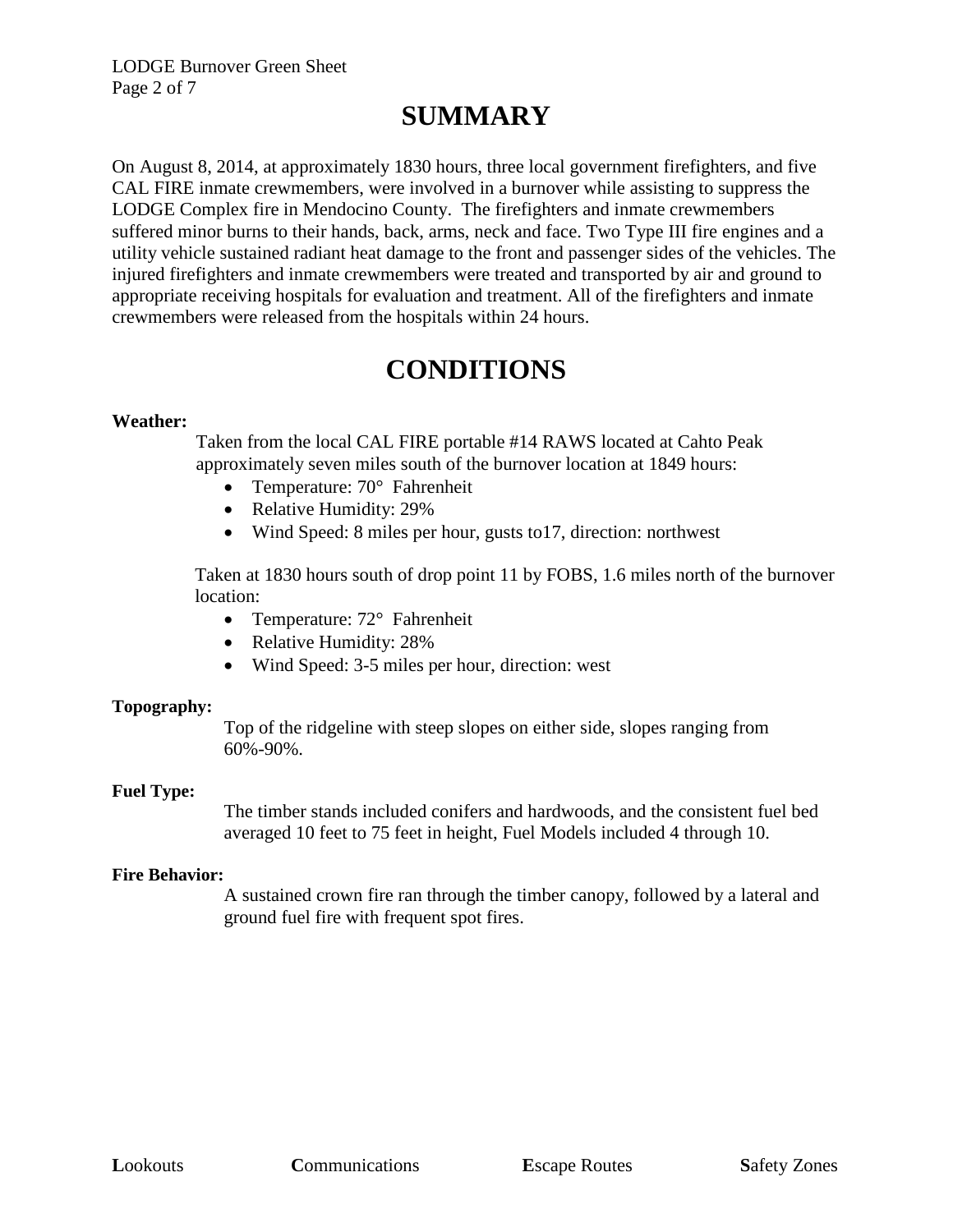### **SEQUENCE OF EVENTS**

On August 5, 2014, a CAL FIRE Golf strike team (STG-1) was assigned to the LODGE Complex fire in the Mendocino Unit. On August 7, 2014 at 1700 hours, a local government Charlie strike team (STC-1) consisting of E371, E373, E374, E377, E382 and strike team leader with a trainee [STEN and STEN (T)] was released from the DAY Incident in Shasta County, and reassigned to the LODGE Complex.

On August 8, 2014, at 0100 hours, STC-1 arrived at the LODGE Complex and were assigned to a rest period from 0100 hours 0600 hours. At 0700 hours, the STC-1 strike team leader and trainee, along with four captains from STC-1, attended the morning operational briefing at the LODGE Incident Base. STG-1 was assigned to Division P (Div. P) on Branch IV. STC-1 was unassigned on the LODGE Incident Action Plan for August 8, 2014. The unassigned LODGE Incident resources were placed available at Leggett Staging. While at Leggett Staging, STC-1 conducted refresher training on wildland tactics including weather observations, chain saw operations, fire line construction and firing operations.

At 1530 hours, while in Leggett Staging, STC-1 was assigned to support Div. P with the understanding they were preparing for a potential "burning out" operation. Also at approximately 1530 hours air tactical group supervisor (ATGS) "Charlie 3" and Div. P discussed a firing out operation to put in a "black line" extending 300 feet to the north and south of Ten Mile Peak. At 1640 hours, LODGE Operations, Branch IV and Div. P discussed a firing operation from Ten Mile Peak south into Division W (Div. W) and north towards drop point (DP) 12 if conditions were to change. The fire conditions did quickly change. Due to the significant fire activity in the lower drainages fireline personnel initiated a defensive "backfire" operation.

At 1700 hours, STC-1 arrived at DP 12 on Div. P. The division group supervisor on Div. P confirmed STC-1's assignment to support the "burning out" operation. STC-1 proceeded to the safety zone located between DP 11 and DP 12 to receive additional information. At the time of this report, incoming units felt they were not thoroughly briefed regarding the urgency of the situation inclusive of the change in strategy, the warnings from the air tactical group supervisor (ATGS) and the helicopter coordinator (HELCO) of the increased fire activity on Div. P.

E371 and E382 were positioned at the water supplies between DP 11 and DP 12. The remainder of STC-1, E373, E374, E377, continued to the Div. P and Div. W break. At 1825 hours, E373 arrived at the Div. P and Div. W break where a CAL FIRE engine (ENG-1) was pumping a hose lay to Div. W. E373's assignment was to scout the area and support the firing operation. A coordinated defensive firing operation had already been initiated by STG-1 on Div. P and on Div. W by a second CAL FIRE golf strike team (STG-2). The captain from E373 and the fire apparatus engineer (FAE-1) from ENG-1 met and discussed the current operations. A small firing team from STG-1 was assembled and had fired approximately 850 feet of line north from the Div. P and Div. W break toward the southern Div. P safety zone. The remaining of the crew members of STG-1were assigned to watch the green for spot fires.

At approximately 1835 hours, FAE-1determined the need to escape with ENG-1 to the safety zone due to deteriorating conditions. Due to the advancing fire front, ENG-1 was unable to disconnect their suction hose and 1½ inch discharge hose. ENG-1 drug both the suction hose line and the 1<sup>1</sup>/<sub>2</sub> inch hose line. ENG-1's escape route was cut off by the rapidly advancing fire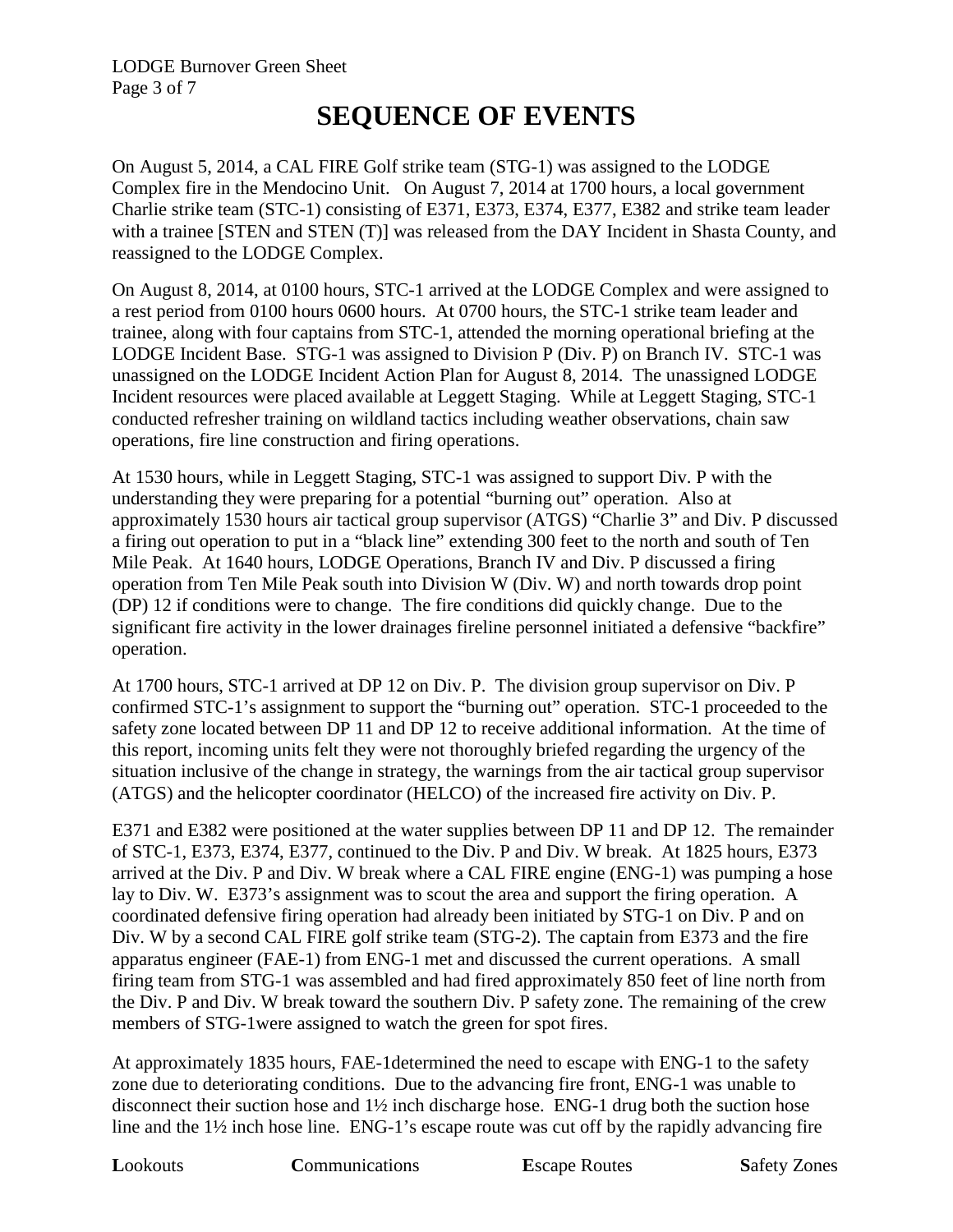LODGE Burnover Green Sheet Page 4 of 7

front, forcing ENG-1 and E373 to seek refuge in a wide spot on the constructed dozer line. All of the firefighters from ENG-1 were inside of ENG-1 when the fire overran them. ENG-1 had to move approximately 50 feet to move out of the fire's path. No injuries were reported from ENG-1. One inmate crewmember from STG-1 took refuge in the front passenger side of ENG-1. A second inmate crewmember from STG-1 attempted to take refuge in the back seat of ENG-1 but encountered excessive heat, fell to the ground and sought refuge from the fire under ENG-1. Three additional inmate crewmembers from STG-1 were burned while running away from the flaming front. The remaining inmate crewmembers from STG-1 stayed with the fire captain B on the leeward side of the dozer line and were uninjured. Five inmate crewmembers from STG-1 received burns to their hands, faces, and back during the burnover on Div. P.

During this same time, E373 firefighters were out scouting the line on the Div. P and Div. W break near ENG-1. The head of the fire crested the hill and the firefighters attempted to seek refuge from the advancing fire on the opposite side of E373. The fire overran E373. One captain and two firefighter/engineers suffered burns to their hands and faces.

The three burned firefighters and five inmate crewmembers were appropriately triaged, treated and transported to a burn unit for evaluation per CAL FIRE burn policy.

# **INJURIES and DAMAGES**

- 1 Captain suffered  $1<sup>st</sup>$  and  $2<sup>nd</sup>$  degree burns to the right hand and ear, 1% Body Surface Area (BSA)
- 1 Firefighter Engineer suffered  $1<sup>st</sup>$  and  $2<sup>nd</sup>$  degree burns to the right hand and ear, 1% BSA
- 1 Firefighter Engineer suffered  $1<sup>st</sup>$  and  $2<sup>nd</sup>$  degree burns to the right hand, 1% BSA
- Inmate Crewmember 1 suffered  $1<sup>st</sup>$  degree burn to the scalp, .5% BSA
- Inmate Crewmember 2 suffered  $1<sup>st</sup>$  and  $2<sup>nd</sup>$  degree burns to the right hand, 1% BSA
- Inmate Crewmember 3 suffered  $1<sup>st</sup>$  and  $2<sup>nd</sup>$  degree burns to the right shoulder and elbow, 4% BSA
- Inmate Crewmember 4 suffered  $1<sup>st</sup>$  and  $2<sup>nd</sup>$  degree burns to the right elbow, earlobe  $\&$ neck .5% BSA
- Inmate Crewmember 5 suffered  $1<sup>st</sup>$  and  $2<sup>nd</sup>$  degree burns to right shoulder and ear, 1% BSA
- Two of the Type III engines, sustained minor radiant heat damage to the front and passenger sides.
- A utility pick-up sustained radiant heat damage to the front end of the vehicle.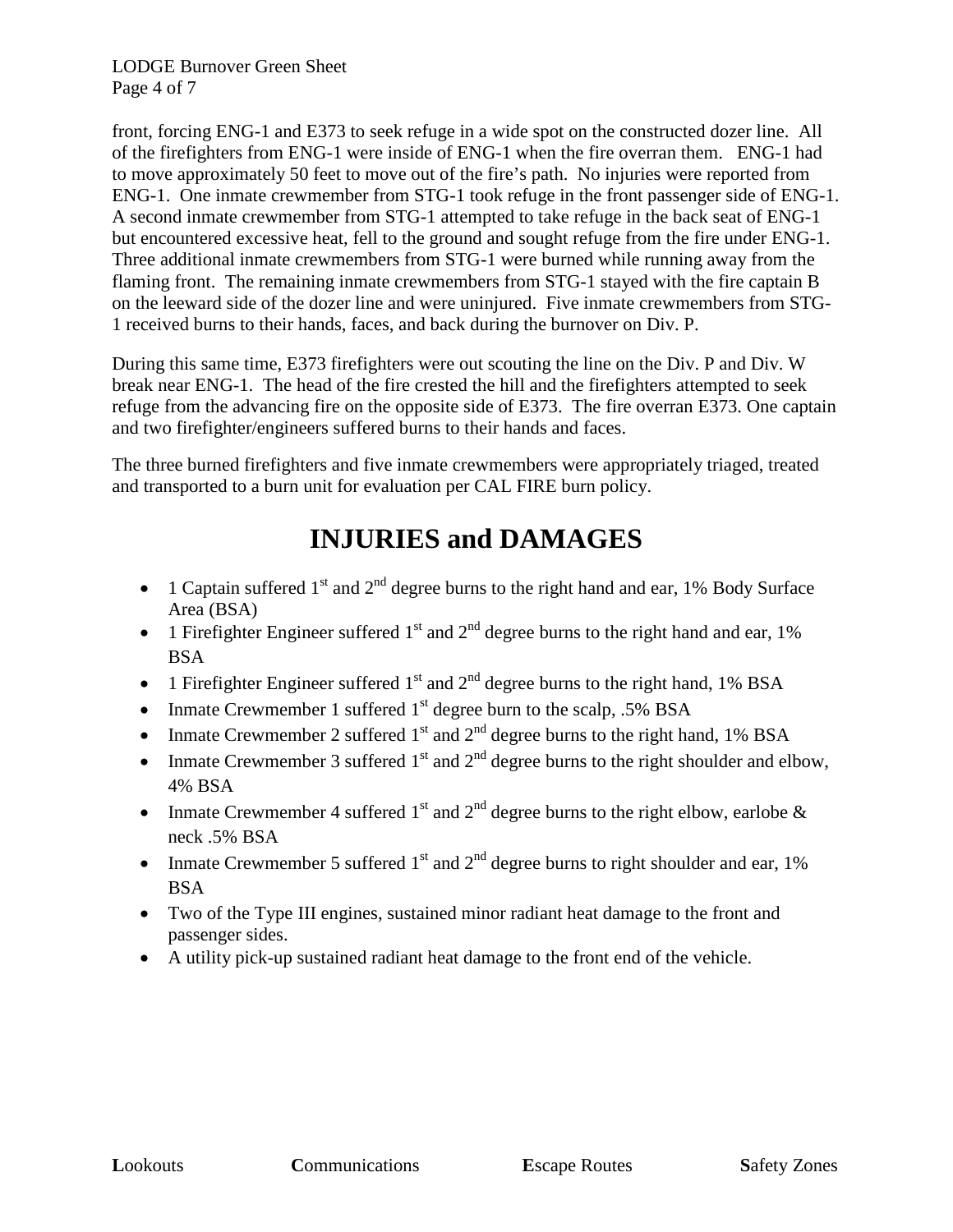# **SAFETY ISSUES FOR REVIEW**

#### From the **Ten Standard Fire Orders**:

- Know what your fire is doing at all times.
- Base all actions on current and expected fire behavior.
- Identify escape routes and safety zones, and make them known.
- Post lookouts when there is possible danger.
- Maintain prompt communications with your forces, your supervisor and adjoining forces.
- Give clear instructions and insure they are understood.

#### From the **Eighteen Situations that Shout "Watch Out!"**

- Unfamiliar with weather and local factors influencing the fire behavior.
- Uninformed on strategy, tactics and hazards.
- Instructions and/or assignments are not clear.
- Unburned fuel is between you and the fire.
- Cannot see the main fire and you're not in contact with anyone who can.
- Getting frequent spot fires across your control line.
- Terrain and fuels make escaping to designated safety zones difficult.
- Be sure there are sufficient safety zones and escape routes.

# **INCIDENTAL ISSUES/LESSONS LEARNED**

- Ensure incoming resources are briefed and updated on strategy and tactics.
- Recognize fuel models and terrain you are not familiar with.
- Safety zones should be appropriate for conditions, fuel types and sufficiently identified.
- Every firefighter is responsible to recognize hazards and report them. When in doubt speak out!
- Utilize Hazard Risk Analysis Sheet information (ICS-215A) and ensure it is included in the IAP.
- Acknowledge and address safety concerns when presented.
- All appropriate Personal Protective Equipment shall be worn at all times while engaged in fireline operations.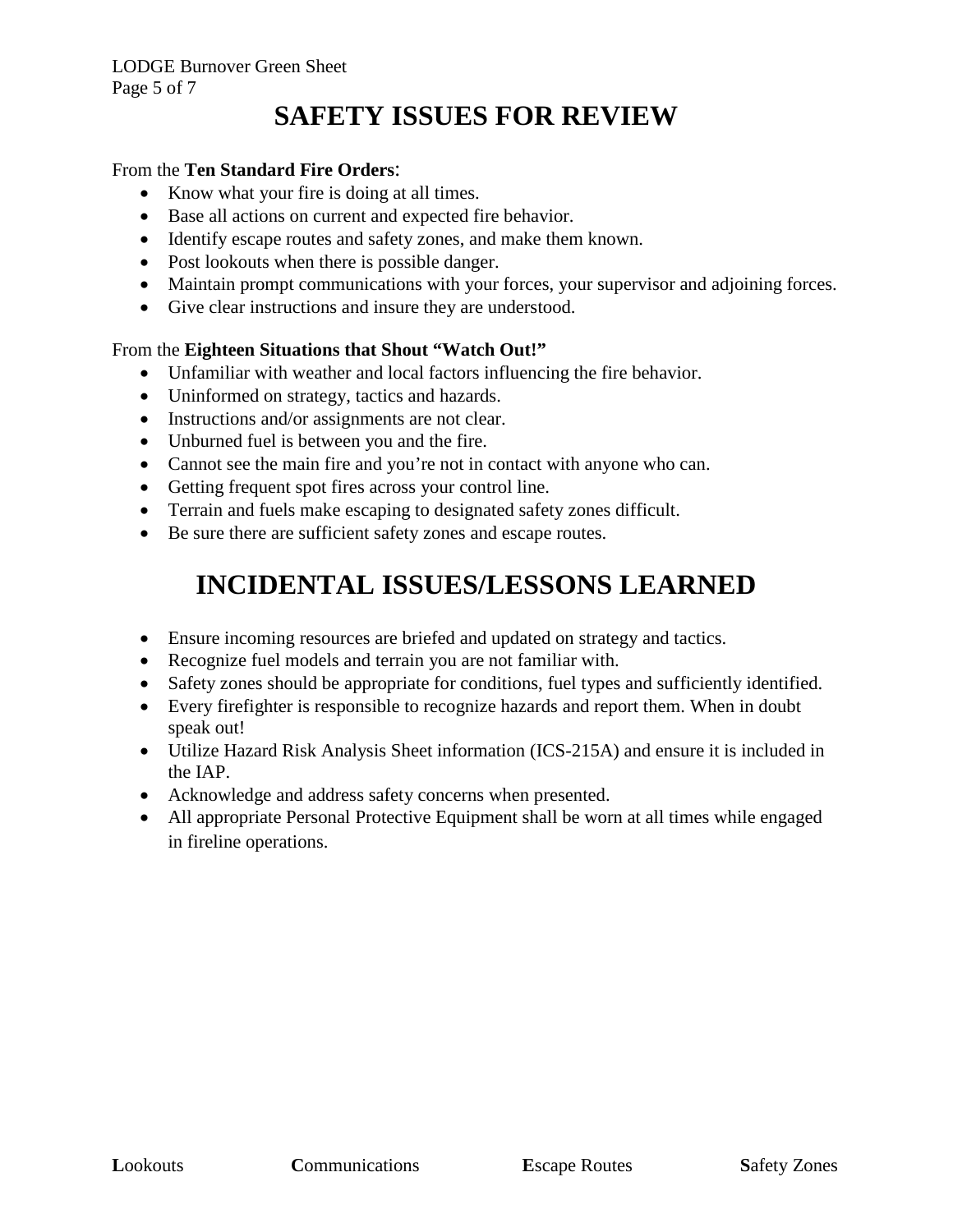#### LODGE Burnover Green Sheet Page 6 of 7



Drive in from DP 11 south towards the Division P/W break from E374  $\approx$  1826 hours



E373 and UT-1 looking north from ENG-1 at the Division P/W break  $\approx$  1827 hours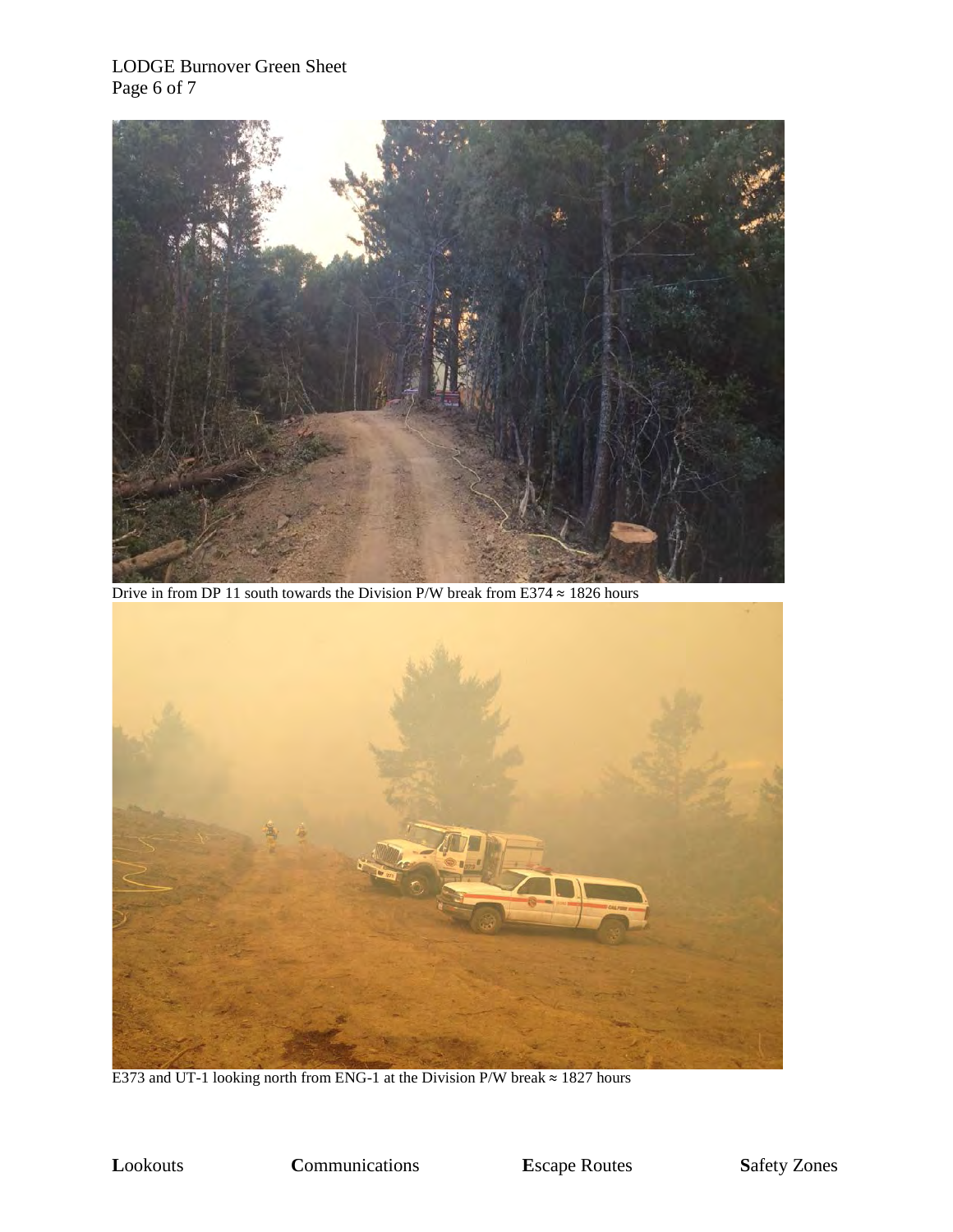#### LODGE Burnover Green Sheet Page 7 of 7



From DP11 south towards the Division P/W break and Ten Mile Peak  $\approx$  1828 hours



View from the bend in the road, west into the Hogshed Creek drainage  $\approx 1833$  hours